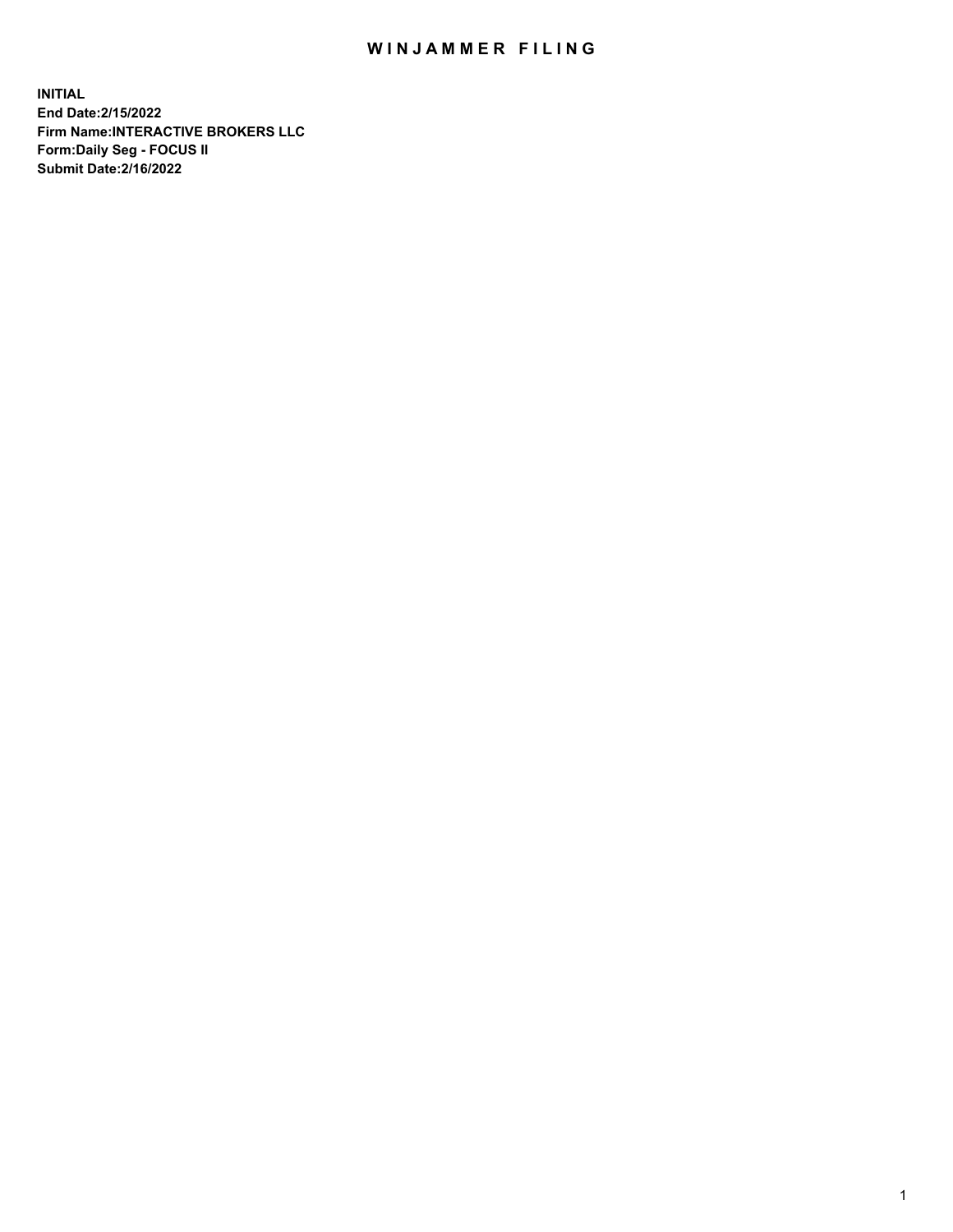**INITIAL End Date:2/15/2022 Firm Name:INTERACTIVE BROKERS LLC Form:Daily Seg - FOCUS II Submit Date:2/16/2022 Daily Segregation - Cover Page**

| Name of Company                                                                                                                                                                                                                                                                                                               | <b>INTERACTIVE BROKERS LLC</b>                                                                  |  |
|-------------------------------------------------------------------------------------------------------------------------------------------------------------------------------------------------------------------------------------------------------------------------------------------------------------------------------|-------------------------------------------------------------------------------------------------|--|
| <b>Contact Name</b>                                                                                                                                                                                                                                                                                                           | James Menicucci                                                                                 |  |
| <b>Contact Phone Number</b>                                                                                                                                                                                                                                                                                                   | 203-618-8085                                                                                    |  |
| <b>Contact Email Address</b>                                                                                                                                                                                                                                                                                                  | jmenicucci@interactivebrokers.c<br><u>om</u>                                                    |  |
| FCM's Customer Segregated Funds Residual Interest Target (choose one):<br>a. Minimum dollar amount: ; or<br>b. Minimum percentage of customer segregated funds required:% ; or<br>c. Dollar amount range between: and; or<br>d. Percentage range of customer segregated funds required between:% and%.                        | $\overline{\mathbf{0}}$<br>$\overline{\mathbf{0}}$<br>155,000,000 245,000,000<br>0 <sub>0</sub> |  |
| FCM's Customer Secured Amount Funds Residual Interest Target (choose one):<br>a. Minimum dollar amount: ; or<br>b. Minimum percentage of customer secured funds required:%; or<br>c. Dollar amount range between: and; or<br>d. Percentage range of customer secured funds required between:% and%.                           | $\overline{\mathbf{0}}$<br>$\overline{\mathbf{0}}$<br>80,000,000 120,000,000<br>0 <sub>0</sub>  |  |
| FCM's Cleared Swaps Customer Collateral Residual Interest Target (choose one):<br>a. Minimum dollar amount: ; or<br>b. Minimum percentage of cleared swaps customer collateral required:%; or<br>c. Dollar amount range between: and; or<br>d. Percentage range of cleared swaps customer collateral required between:% and%. | $\overline{\mathbf{0}}$<br>$\overline{\mathbf{0}}$<br>0 <sub>0</sub><br>0 <sub>0</sub>          |  |

Attach supporting documents CH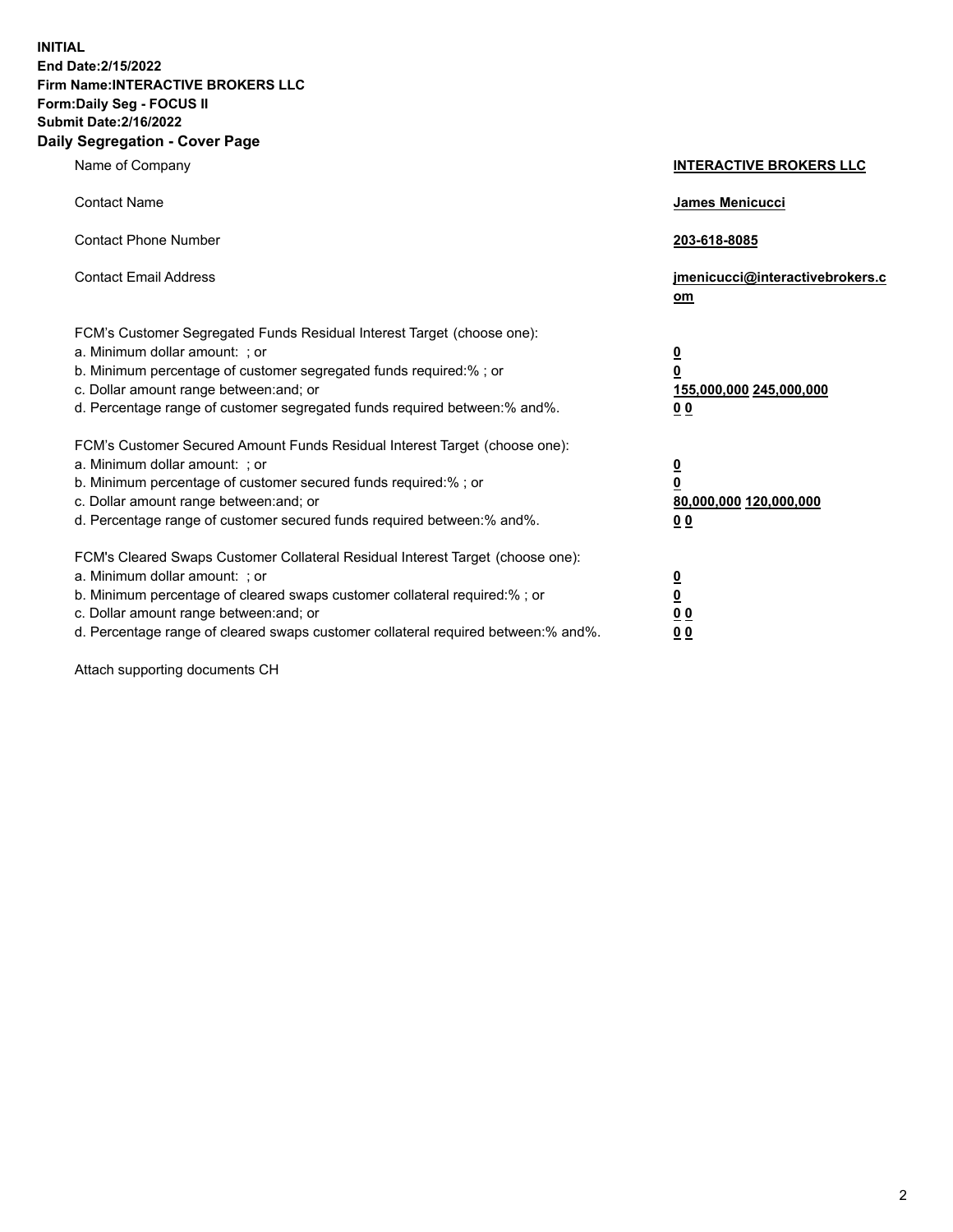**INITIAL End Date:2/15/2022 Firm Name:INTERACTIVE BROKERS LLC Form:Daily Seg - FOCUS II Submit Date:2/16/2022 Daily Segregation - Secured Amounts**

## Foreign Futures and Foreign Options Secured Amounts Amount required to be set aside pursuant to law, rule or regulation of a foreign government or a rule of a self-regulatory organization authorized thereunder **0** [7305] 1. Net ledger balance - Foreign Futures and Foreign Option Trading - All Customers A. Cash **425,327,505** [7315] B. Securities (at market) **0** [7317] 2. Net unrealized profit (loss) in open futures contracts traded on a foreign board of trade **76,625,078** [7325] 3. Exchange traded options a. Market value of open option contracts purchased on a foreign board of trade **125,961** [7335] b. Market value of open contracts granted (sold) on a foreign board of trade **-5,169** [7337] 4. Net equity (deficit) (add lines 1. 2. and 3.) **502,073,375** [7345] 5. Account liquidating to a deficit and account with a debit balances - gross amount **19,678** [7351] Less: amount offset by customer owned securities **0** [7352] **19,678** [7354] 6. Amount required to be set aside as the secured amount - Net Liquidating Equity Method (add lines 4 and 5) **502,093,053** [7355] 7. Greater of amount required to be set aside pursuant to foreign jurisdiction (above) or line 6. **502,093,053** [7360] FUNDS DEPOSITED IN SEPARATE REGULATION 30.7 ACCOUNTS 1. Cash in banks A. Banks located in the United States **65,264,471** [7500] B. Other banks qualified under Regulation 30.7 **0** [7520] **65,264,471** [7530] 2. Securities A. In safekeeping with banks located in the United States **347,705,000** [7540] B. In safekeeping with other banks qualified under Regulation 30.7 **0** [7560] **347,705,000** [7570] 3. Equities with registered futures commission merchants A. Cash **0** [7580] B. Securities **0** [7590] C. Unrealized gain (loss) on open futures contracts **0** [7600] D. Value of long option contracts **0** [7610] E. Value of short option contracts **0** [7615] **0** [7620] 4. Amounts held by clearing organizations of foreign boards of trade A. Cash **0** [7640] B. Securities **0** [7650] C. Amount due to (from) clearing organization - daily variation **0** [7660] D. Value of long option contracts **0** [7670] E. Value of short option contracts **0** [7675] **0** [7680] 5. Amounts held by members of foreign boards of trade A. Cash **211,068,441** [7700] B. Securities **0** [7710] C. Unrealized gain (loss) on open futures contracts **-1,669,980** [7720] D. Value of long option contracts **125,961** [7730] E. Value of short option contracts **-5,169** [7735] **209,519,253** [7740] 6. Amounts with other depositories designated by a foreign board of trade **0** [7760] 7. Segregated funds on hand **0** [7765] 8. Total funds in separate section 30.7 accounts **622,488,724** [7770] 9. Excess (deficiency) Set Aside for Secured Amount (subtract line 7 Secured Statement Page 1 from Line 8) **120,395,671** [7380] 10. Management Target Amount for Excess funds in separate section 30.7 accounts **80,000,000** [7780] 11. Excess (deficiency) funds in separate 30.7 accounts over (under) Management Target **40,395,671** [7785]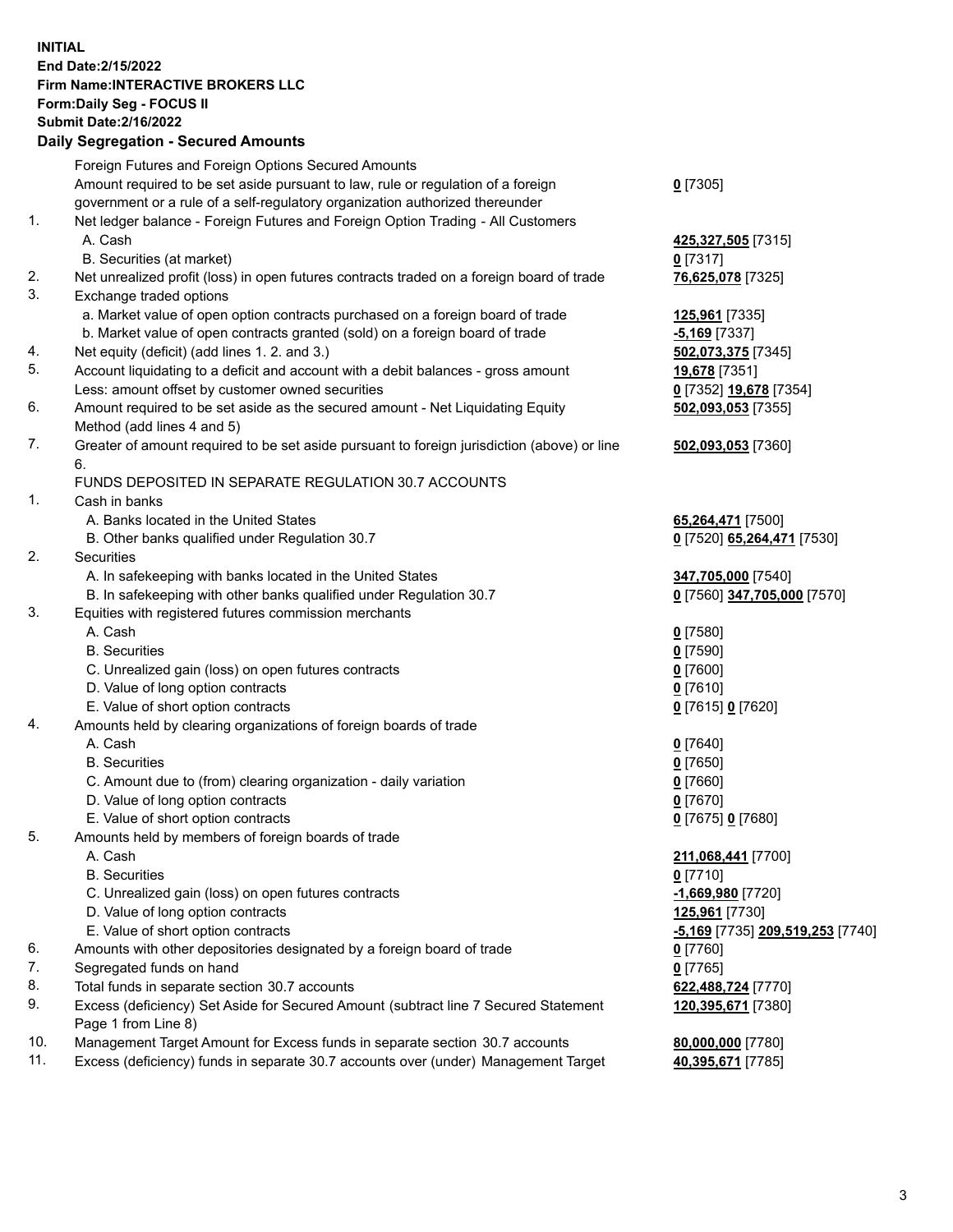**INITIAL End Date:2/15/2022 Firm Name:INTERACTIVE BROKERS LLC Form:Daily Seg - FOCUS II Submit Date:2/16/2022 Daily Segregation - Segregation Statement** SEGREGATION REQUIREMENTS(Section 4d(2) of the CEAct) 1. Net ledger balance A. Cash **7,789,155,962** [7010] B. Securities (at market) **0** [7020] 2. Net unrealized profit (loss) in open futures contracts traded on a contract market **250,185,057** [7030] 3. Exchange traded options A. Add market value of open option contracts purchased on a contract market **764,376,753** [7032] B. Deduct market value of open option contracts granted (sold) on a contract market **-739,719,453** [7033] 4. Net equity (deficit) (add lines 1, 2 and 3) **8,063,998,319** [7040] 5. Accounts liquidating to a deficit and accounts with debit balances - gross amount **1,059,750** [7045] Less: amount offset by customer securities **0** [7047] **1,059,750** [7050] 6. Amount required to be segregated (add lines 4 and 5) **8,065,058,069** [7060] FUNDS IN SEGREGATED ACCOUNTS 7. Deposited in segregated funds bank accounts A. Cash **781,137,988** [7070] B. Securities representing investments of customers' funds (at market) **5,178,728,400** [7080] C. Securities held for particular customers or option customers in lieu of cash (at market) **0** [7090] 8. Margins on deposit with derivatives clearing organizations of contract markets A. Cash **1,509,880,579** [7100] B. Securities representing investments of customers' funds (at market) **772,151,659** [7110] C. Securities held for particular customers or option customers in lieu of cash (at market) **0** [7120] 9. Net settlement from (to) derivatives clearing organizations of contract markets **-67,889** [7130] 10. Exchange traded options A. Value of open long option contracts **764,376,753** [7132] B. Value of open short option contracts **-739,719,453** [7133] 11. Net equities with other FCMs A. Net liquidating equity **0** [7140] B. Securities representing investments of customers' funds (at market) **0** [7160] C. Securities held for particular customers or option customers in lieu of cash (at market) **0** [7170] 12. Segregated funds on hand **0** [7150] 13. Total amount in segregation (add lines 7 through 12) **8,266,488,037** [7180] 14. Excess (deficiency) funds in segregation (subtract line 6 from line 13) **201,429,968** [7190] 15. Management Target Amount for Excess funds in segregation **155,000,000** [7194] 16. Excess (deficiency) funds in segregation over (under) Management Target Amount **46,429,968** [7198]

Excess